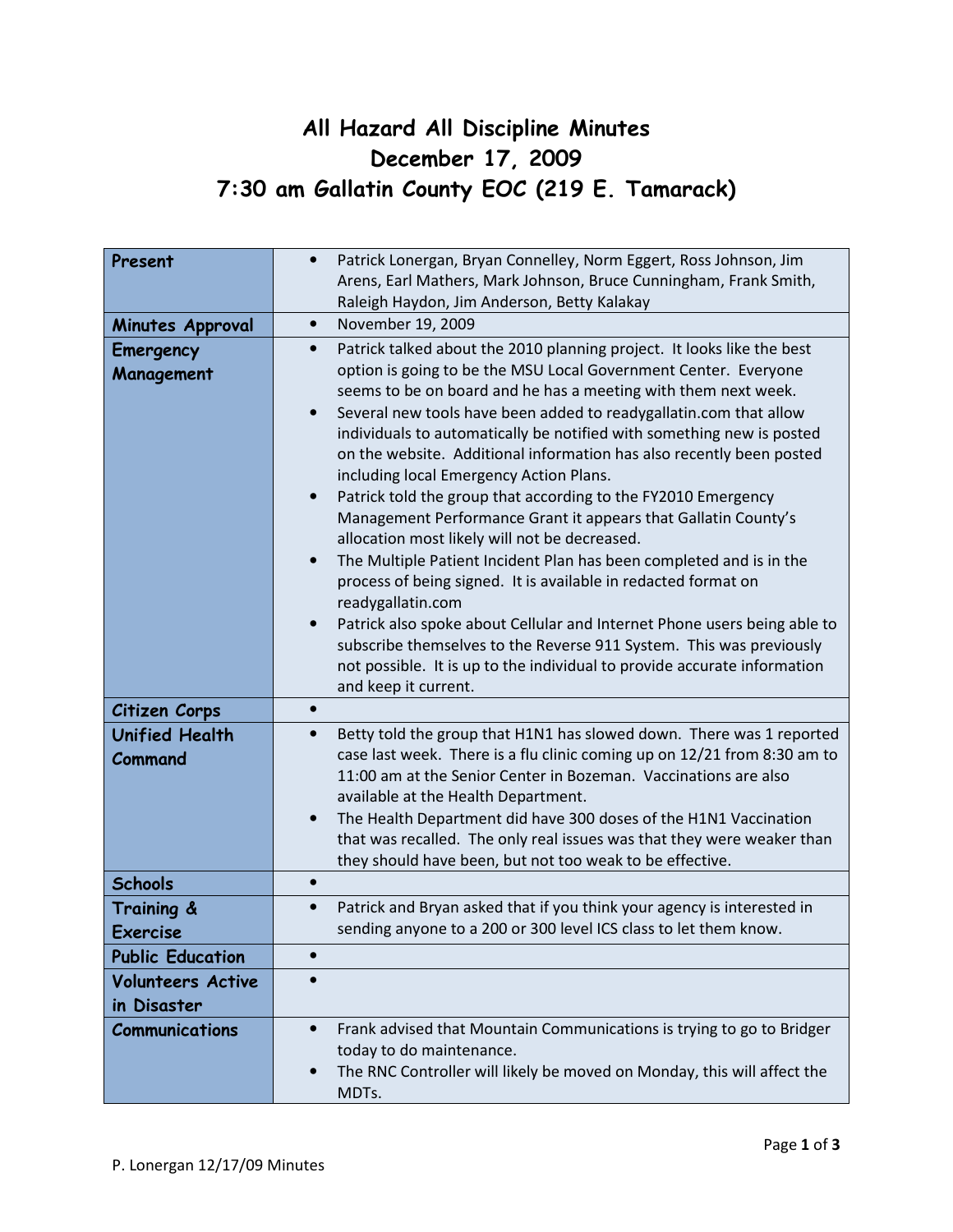|              | Nixon Ridge is currently having upgrade work done on it.              |
|--------------|-----------------------------------------------------------------------|
|              | There is currently a Motorola technician at the center working on the |
|              | radio consoles.                                                       |
|              | 911 has made arrangements to move the equipment at the L&J to a       |
|              | new location across the hall.                                         |
| Other        |                                                                       |
| Next meeting | January 21, 2010 @ 7:30 am - Gallatin County EOC                      |